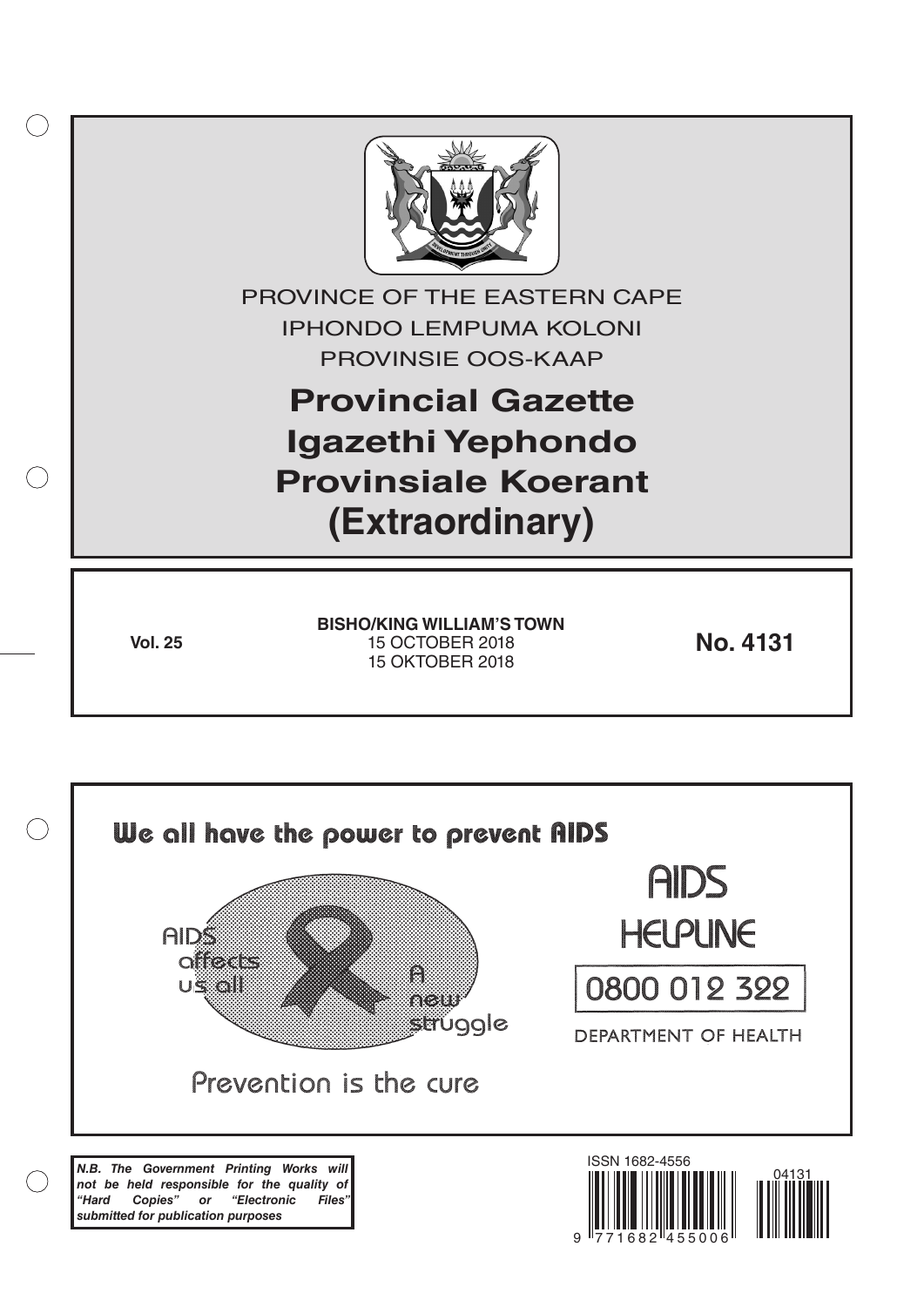# **IMPORTANT NOTICE:**

**The GovernmenT PrinTinG Works Will noT be held resPonsible for any errors ThaT miGhT occur due To The submission of incomPleTe / incorrecT / illeGible coPy.**

**no fuTure queries Will be handled in connecTion WiTh The above.**

#### **CONTENTS**

|            |                                                                                                                                                                                                                       | Gazette<br>No. | Page<br>No. |
|------------|-----------------------------------------------------------------------------------------------------------------------------------------------------------------------------------------------------------------------|----------------|-------------|
|            | <b>PROVINCIAL NOTICES • PROVINSIALE KENNISGEWINGS</b>                                                                                                                                                                 |                |             |
| 212<br>213 | Eastern Cape Gambling Board: Final request for proposal in respect of Gambling Machine Site Licences 4131<br>Gambling Act (5/1997) (Eastern Cape) (as amended): Notice of lodgement of an application for a bookmaker |                |             |
|            |                                                                                                                                                                                                                       | 4131           |             |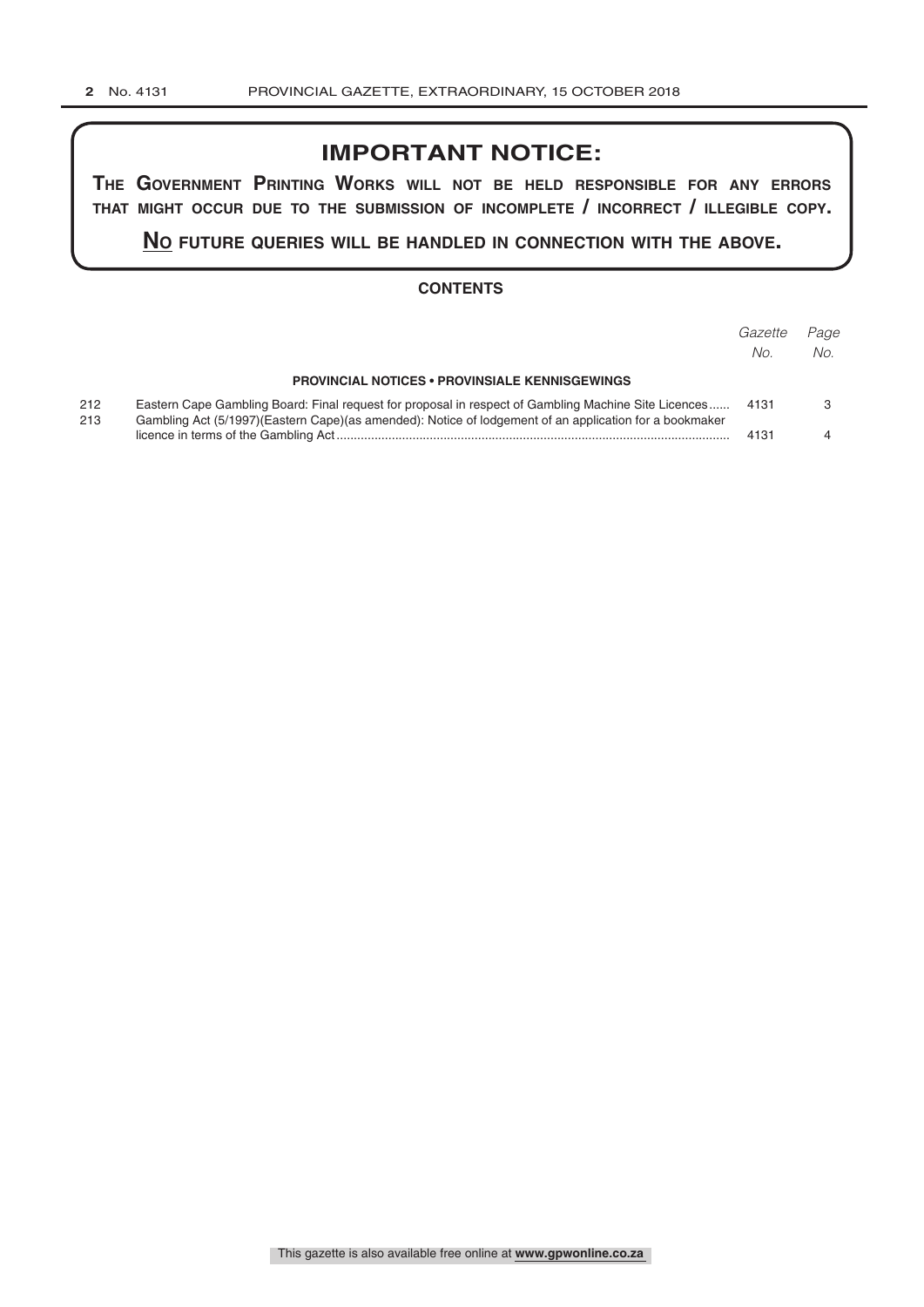## Provincial Notices • Provinsiale Kennisgewings



**EASTERN CAPE GAMBLING BOARD FINAL REQUEST FOR PROPOSAL IN RESPECT OF GAMBLING MACHINE SITE LICENCES** 

**NOTICE** is hereby given that the Final Request for Proposal for Gambling Machine Site Licences ("the Final Site Licence RFP") in the Eastern Cape will be available from **Wednesday, 17 October 2018** from the Eastern Cape Gambling Board Offices situated at **Quenera Office Park, Quenera Drive, Beacon Bay, East London, daily between 09h00 — 15h00 (Mon — Fri)**.

The purpose of the Final Site Licence RFP is to draw the attention of all interested parties and potential bidders to the requirements of the RFP, in particular the Essential Minimum Requirements ("EMR's"): to explain the consequences of non-compliance and to explain the evaluation process.

Please note that the Final Site Licence RFP will constitute the basis of any evaluation for any proposal for gambling machine site Licences.

**THE CLOSING DATE FOR SUBMISSION OF APPLICATIONS SHALL BE WEDNESDAY, 31 OCTOBER 2018 AT 11H00 SOUTH AFRICA STANDARD TIME.**

**RM ZWANE CHIEF ExECUTIvE OFFICER ECGB BUILDING QUENERA PARk QUENERA DRIvE BEACON BAY EAST LONDON 5241**

**ECGB BUILDING QUENERA PARk QUENERA DRIvE BEACON BAY EAST LONDON 5241**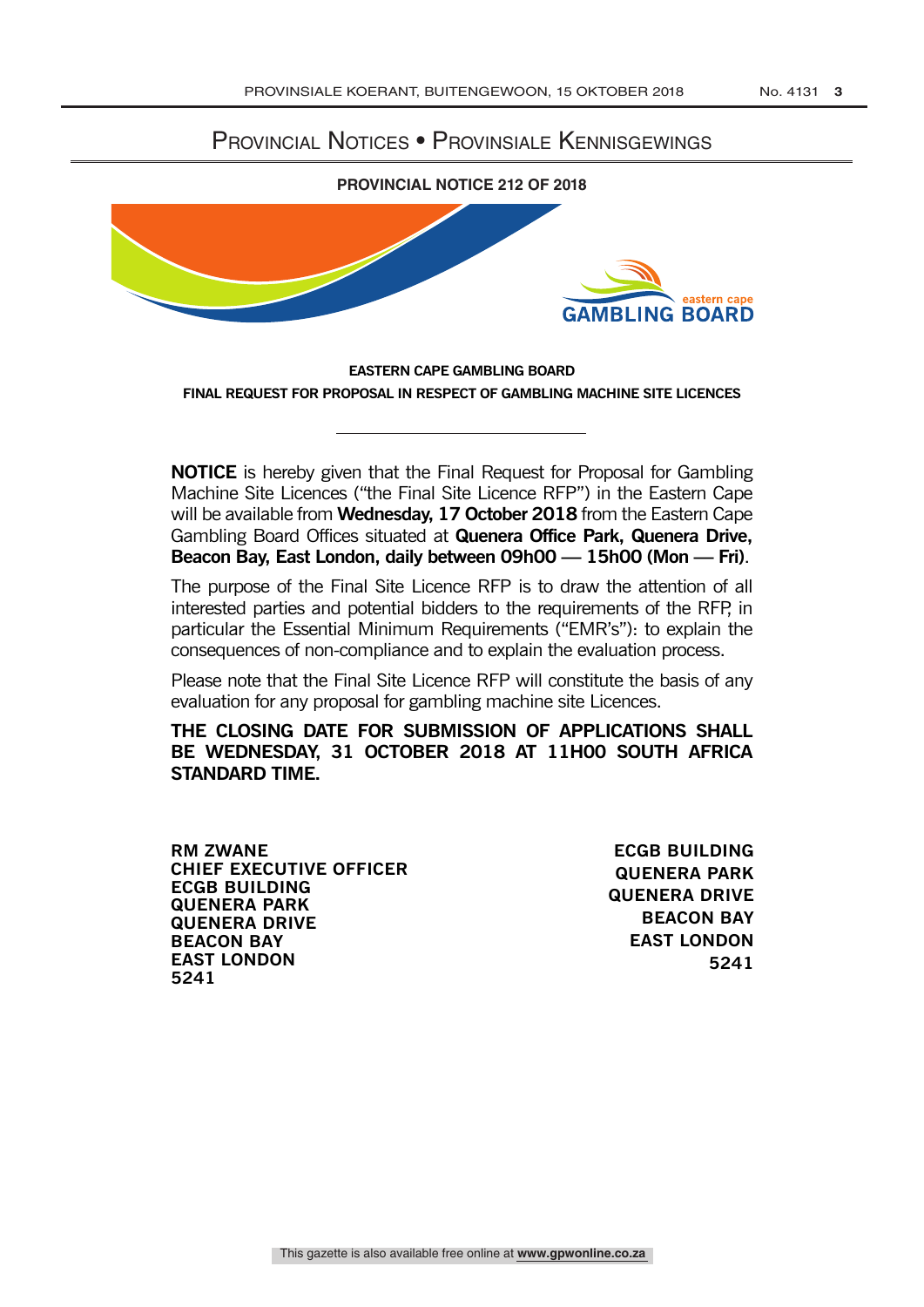**PROVINCIAL NOTICE 213 OF 2018** 



**NOTICE OF LODGEMENT OF AN APPLICATION FOR A BOOKMAKER LICENCE IN TERMS OF THE GAMBLING ACT, 1997 (ACT NO. 5 OF 1997) (EASTERN CAPE) (AS AMENDED)**

**NOTICE IS HEREBY GIVEN** that an application for a bookmaker licence in terms of section 53 of the Gambling Act, 1997 (Act No. 5 of 1997) (Eastern Cape) (as amended), particulars of which are set out in the Schedule hereunder, has been lodged with the Eastern Cape Gambling Board.

The application may be inspected by any person at the offices of the Eastern Cape Gambling Board, ECGB Building, Quenera Park, Quenera Drive, Beacon Bay, East London.

Any objections, petitions or representations shall be lodged with the Chief Executive Officer of the Board within one (1) month of the date of this notice, which commences on 1**5 October 2018 until 14 November 2018**.

All objections and comments shall specify: the application to which the objection or comment relates; the grounds on which the objection is founded; in the case of comment; full particulars or facts in substantiation thereof: the name, address, telephone and fax number of the objector or person making the comment and a statement whether the objector or person making the comment wishes to make oral representations when the application is heard.

A person lodging representations may show cause why the Board may determine that his or her identity should not be divulged.

The under-mentioned figures used in brackets in Schedules have the following meanings:

- $(1)$  = The name and address of the applicant;
- $(2) =$  If the applicant is a company or other corporate body, the names of all persons who have a financial or other interest of 5% or more in the applicant;
- $(3)$  = In the case of a company the initials and surnames of all directors of the company;
- $(4)$  = The type of application applied for; and
- $(5)$  = The address of the premises from which the applicant intends to operate from.

### **SCHEDULE A – BOOKMAKER LICENCE**

- **A1**
- (1) Vincent Tattersalls CC (2000/019706/23) t/a Vincent Tattersalls, 3 Balfour Road, Vincent, East London, Eastern Cape;
- (2) Traver George;
- (3) T. George;
- (4) Bookmaker Licence; and
- (5) 3 Balfour Road, Vincent, East London and 141 Main Road, Gonubie, East London, Eastern Cape;

#### **RM ZwANE**

**CHIEF ExECUTIVE OFFICER ECGB BUILDING, QUENERA PARK, QUENERA DRIVE, BEACON BAY EAST LONDON, 5241**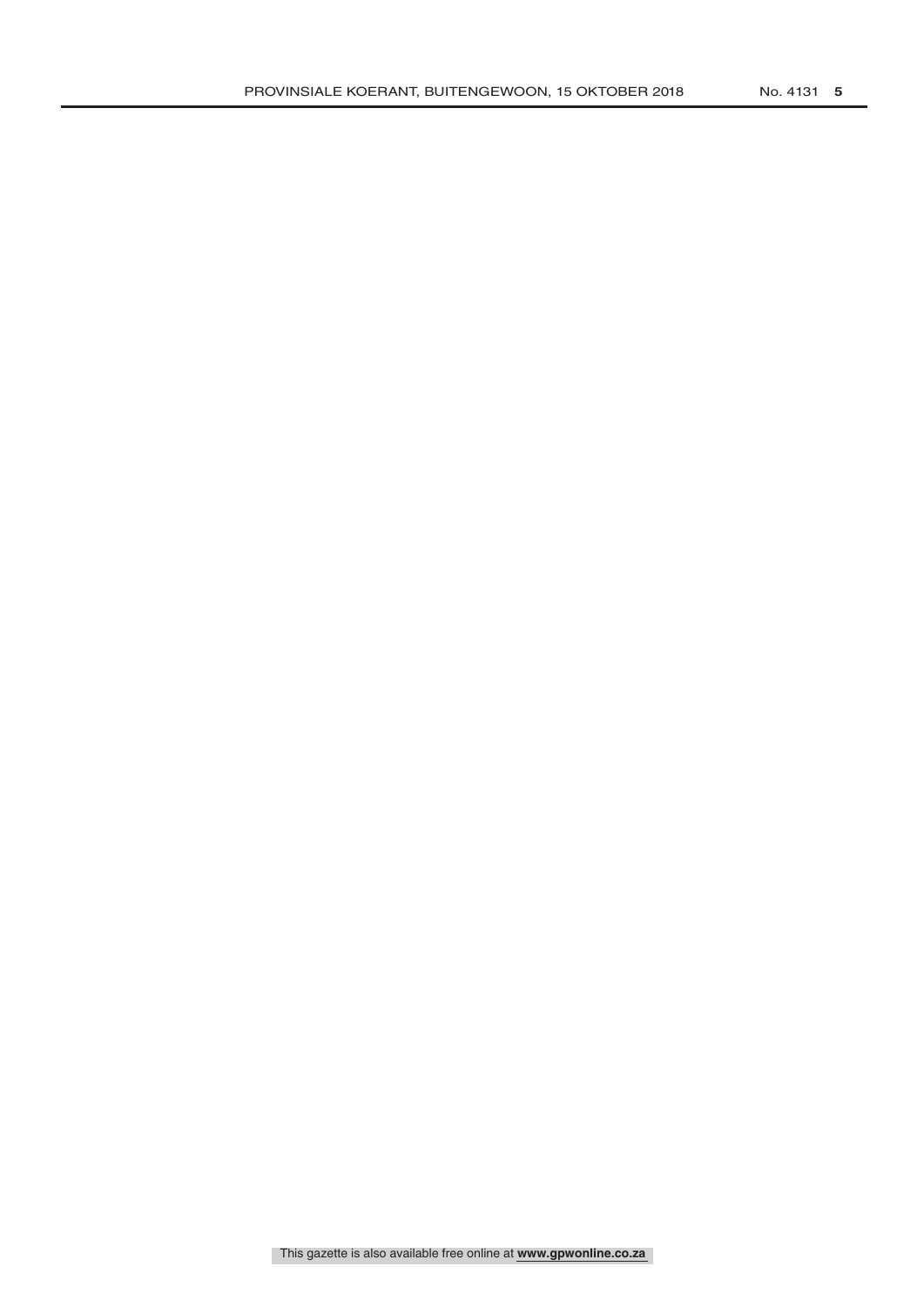This gazette is also available free online at **www.gpwonline.co.za**